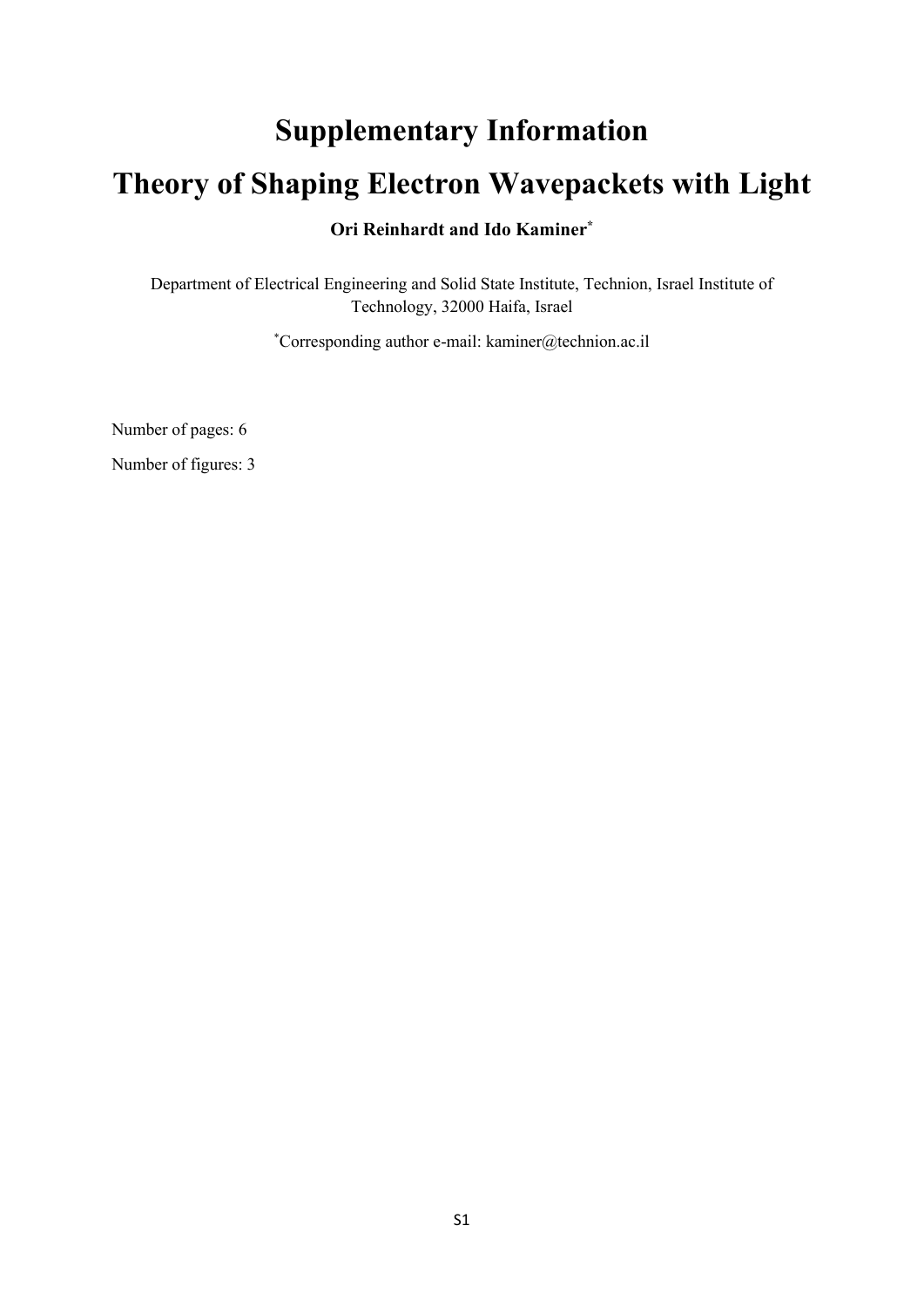#### **S1. Error analysis for shaping electron wavepackets with light**

In order to show the stability of the laser-driven electron wavepacket shaping, and of the shaper pulse found through our optimization algorithm, we present an error analysis for the case of shaping electron energy shift (Fig.2 of the main text). In Fig.S1 we focus on a specific choice of an energy shift from Fig.2 of the main text, and plot the electron spectra obtained from interacting with the optimal shaper pulse under the influence of random noise. We conclude that it is possible to achieve a stable electron energy shift even when using laser fields that deviate from the set of optimized values.



**Figure S1: Robustness to errors in electron temporal shaping**. (a) Electron energy spectrum after the interaction with random laser fields close to optimized values. The initial wavefunction is colored in gray. We use 21 laser harmonics to achieve a target energy shift of  $5 \hbar \omega$ . (b) The noisy amplitudes of the shaper harmonics, corresponding to the plots in (a). The plot is constructed from 150 random realizations with a uniform random noise varying the amplitude  $|\beta|$  by  $\pm 5\%$  and the phase arg  $(\beta)$  by  $\pm 0.05$  rad.

### **S2. Theory of quantum electron interaction with arbitrary (continuous) laser spectra**

Our analytical theory involves solving a Schrödinger equation for the free electron in the presence of a strong EM field that we consider as a classical time dependent potential. The Schrödinger equation is solved in the paraxial regime with corrections accounting for the relativistic nature of the electron. Here, we present the derivation of PINEM for the most general case of a field with an arbitrary spectrum  $\vec{E}(\omega)$  at some frequency range. In this case the interaction Hamiltonian can be written as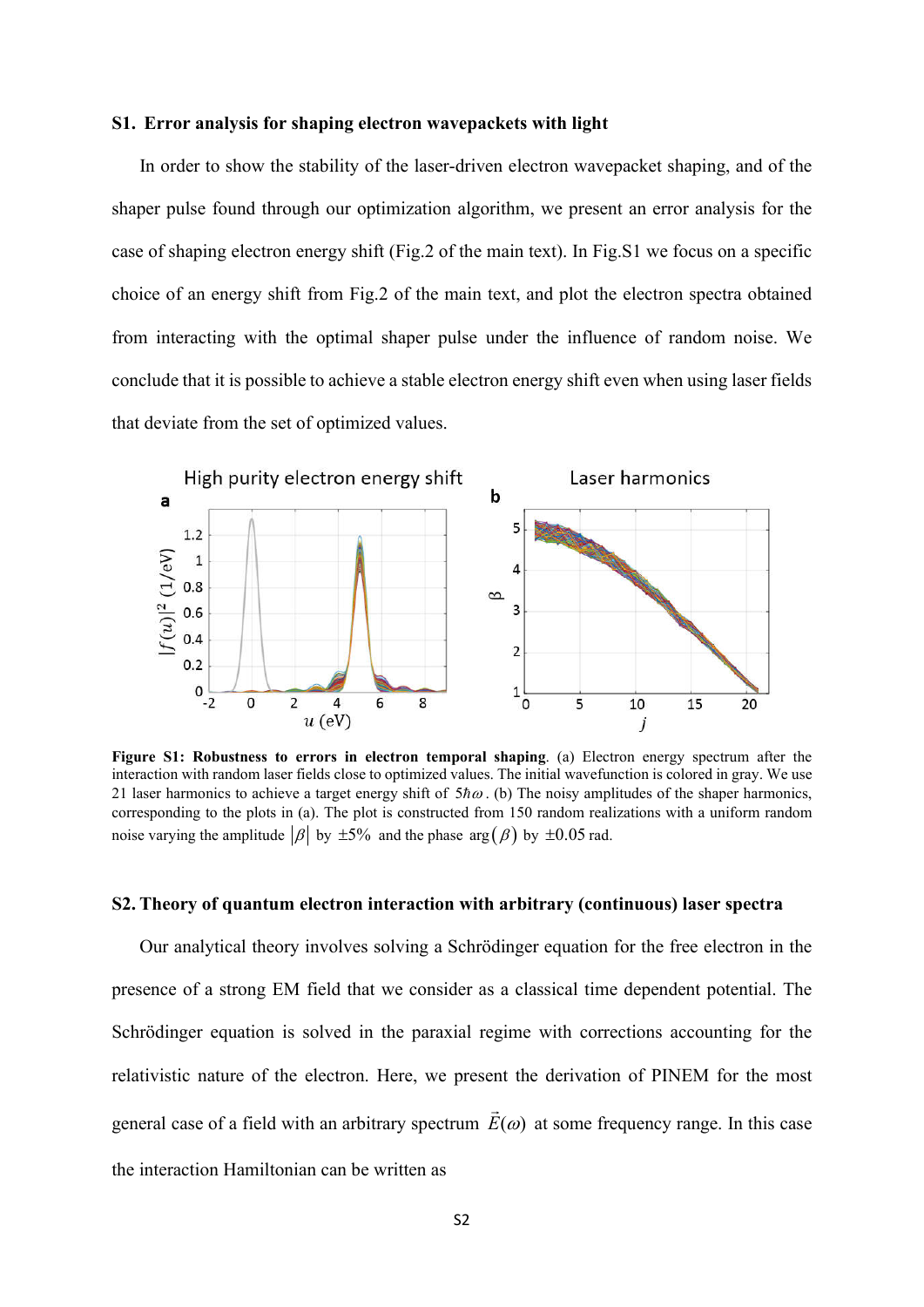$$
H_1 = -\frac{e\hbar}{2m} \int_0^\infty d\omega \frac{1}{\omega} \Big( e^{-i\omega t} \vec{E}_0(\omega) \cdot \vec{\nabla} - e^{i\omega t} \vec{E}_0^*(\omega) \cdot \vec{\nabla} \Big). \tag{S1}
$$

We apply an ansatz, writing the wavefunction of the electron during the interaction as  $(\vec{r},t)=e^{i\left(k_0z-\frac{C_0}{\hbar}t\right)}\tilde{\psi}\left(\vec{r},t\right)$  $i\left(k_{0}z-\frac{U_{0}}{t}\right)$  $\psi(\vec{r},t) = e^{i\left(k_0 z - \frac{U_0}{\hbar}t\right)} \tilde{\psi}(\vec{r},t)$ , and after applying the PINEM approximations<sup>68</sup> we find the equation for  $\tilde{\psi}$  to be:

$$
-\frac{ev}{2\hbar}\int_{-\infty}^{\infty}d\omega\frac{1}{\omega}\Big(e^{-i\omega t}E_z(\omega)-e^{i\omega t}E_z^*(\omega)\Big)\tilde{\psi}=v\frac{\partial\tilde{\psi}}{\partial z}+\frac{\partial\tilde{\psi}}{\partial t},\qquad (S2)
$$

which can be decomposed into its spectrum  $f(\omega, \vec{r})$  defined by

$$
\tilde{\psi}\left(\vec{r},t\right) = S\left(\vec{r}-vt\hat{z}\right) \int_{-\infty}^{\infty} f\left(\omega,\vec{r}\right) e^{i\omega\left(\frac{z}{v}-t\right)} d\omega.
$$
\n(S3)

with *S* an envelope function, representing the coherent profile of the initial electron pulse, e.g, a Gaussian.

Solving for  $f(\omega, \vec{r})$ , under the assumption that  $S(\vec{r} - vt\hat{z})$  is very wide, we can understand  $f(\omega, \vec{r})^2$  as the frequency-dependence of the coherent part of the electron probability density (per unit frequency) to having its energy in the range  $\hbar[\omega,\omega+d\omega]$ . We note that it is possible to integrate equation (S3) To get the explicit full electron wavefunction

$$
\psi(\vec{r},t) = e^{i\left(k_0 z - \frac{U_0}{\hbar}t\right)} S(\vec{r} - vt\hat{z}) e^{-2i\int_0^{\infty} \frac{d\omega'}{\omega'} |\beta(\omega')|\sin\left(\omega\left(t - \frac{z}{\nu}\right) - \arg\left(\beta(\omega')\right)\right)}.
$$
\n(S4)

We thus prove the generalization of the discrete case, showing that any laser interaction only changes the phase of the wavefunction. The resulting conservation laws for the continuous case are discussed in the main text.

### **S3. Shaping attosecond electron combs: the role of the wavepacket's drift**

We have shown in the main text that a drift of an electron wavepacket after a PINEM interaction can result in temporal pulse shapes as well as in Talbot-effect patterns (generalizing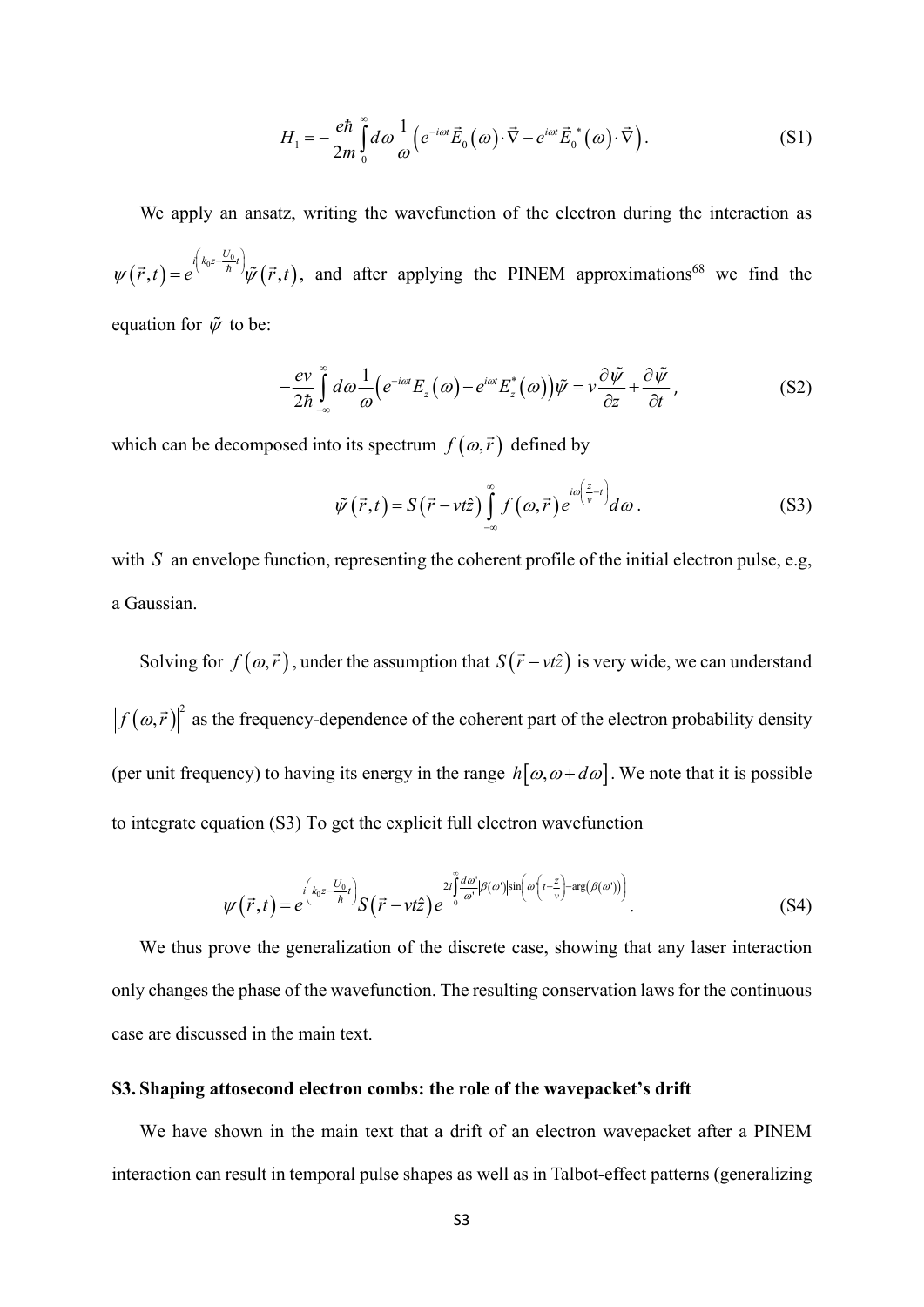the results by the Ropers group<sup>57</sup>). Here we compare the resulting electron comb created by an optimized multi-harmonic laser pulse, with an electron comb created by a single frequency laser. In Fig.S2 we show the space-time drift of the two wavefunctions. Interestingly, in these plots we can see both a macro-comb of oscillations (Fig.2a,b) and inside it, a micro-comb (Fig.2c,d). We observe that each micro-comb starts with a single cycle pulse, whereas by the multi-harmonic shaping process we have this pulse appearing sooner (tens of microns instead of millimeters). Comparing the two cases, we notice that the shaping also makes the microcomb gain a tilt and results in much narrower pulses. In Fig.S3, we present the optimal femtosecond laser pulses that were used to create the electron combs for both the single laser harmonic and multiple laser harmonics shown in Fig.S2.



**Figure S2: Wavepacket drift in the process of shaping attosecond electron combs.** In all panels, we plot the space-time propagation of the wavepacket after the interaction. (a,b) Electron spatio-temporal profile resulting from a single frequency laser and an optimized laser with multiple harmonics, respectively. (c,d) Zoom-in on the micro-comb of each case in (a,b). The two horizontal axes on the top and bottom of these panels present the distance of propagation *L* of the pulse in parallel with the propagation time *t* . The two vertical axes on the right and left sides of these panels present the time  $t<sub>p</sub>$  in the moving frame of reference in parallel with the spatial coordinate *z* in the frame moving with the electron velocity *v*.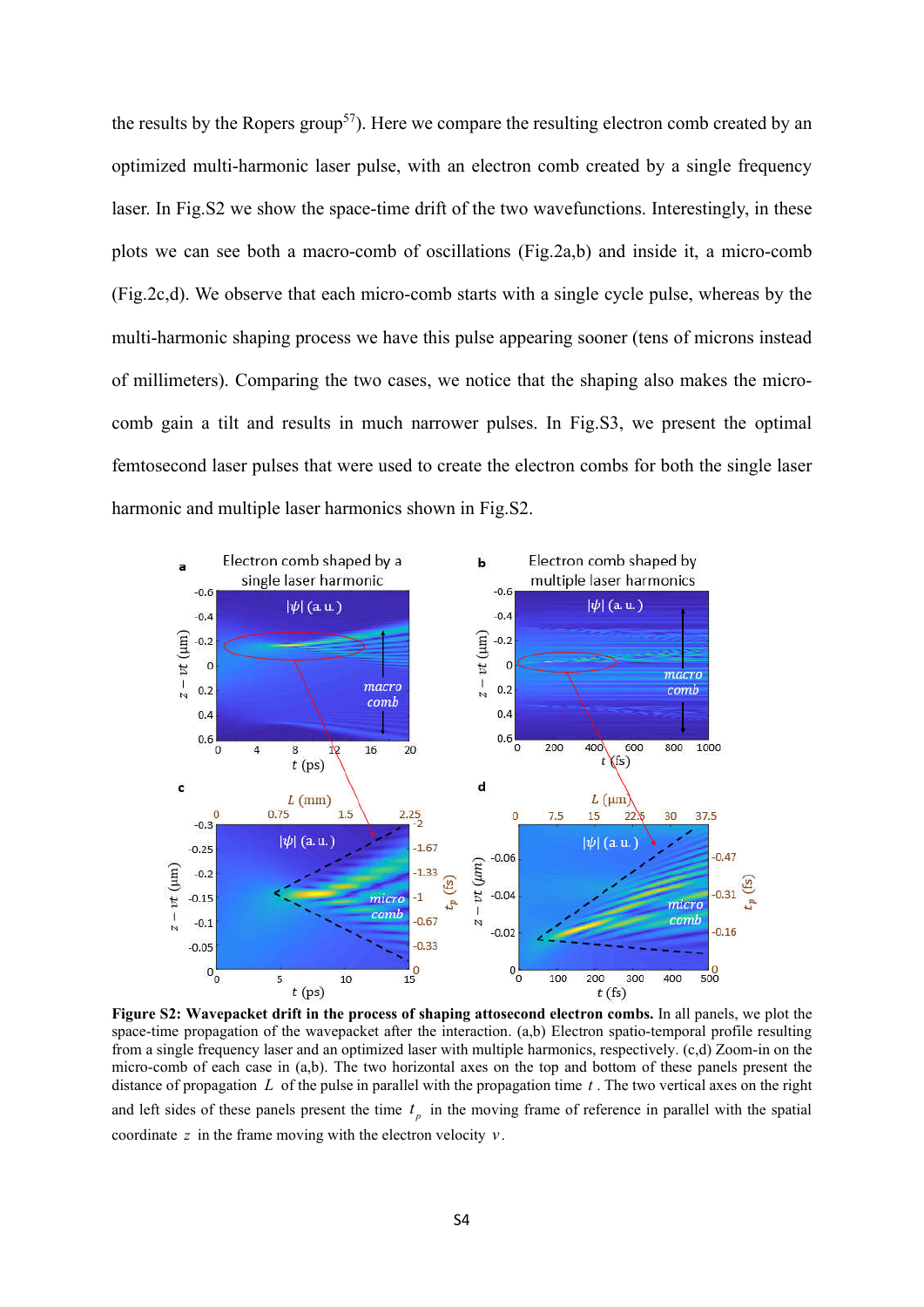

**Figure S3: Temporal laser pulses for shaping attosecond electron combs.** (orange) Optimal femtosecond laser pulses found by our optimization algorithm to create an electron comb, determining the initial condition ( $t = 0$ ) wavefunctions in Fig.S2. (blue) Comparison with the temporal laser profile of a single laser harmonic. In both cases, the real part of the electric field is plotted to represent each laser pulse.

## **S4. Discussion of experimental realizations**

The results of our paper are general for any electron-laser interaction. The geometry of the problem and the specific laser fields can always be captured by the  $\beta$  parameters. Nevertheless, we discuss one specific experimental realization that could implement the interaction we study, as illustrated in Fig.1 of the main text – a mirror reflecting the laser while being thin enough to remain transparent for the electrons (generalizing the paper by the Carbone group<sup>53</sup>).

For simplicity, we approximate the laser to be a plain wave (the electron spot size is much smaller than the laser spot size in current experiments). The electric field distribution along the *z* axis after reflection by a mirror with an angle  $\theta$ , has the following profile:

$$
E_z(z) = \begin{cases} E_0 \sin \theta e^{ik \cos \theta z} + E_0 \sin(\theta) e^{-ik \cos(\theta) z} & z < 0 \\ 0 & z > 0 \end{cases} \tag{S5}
$$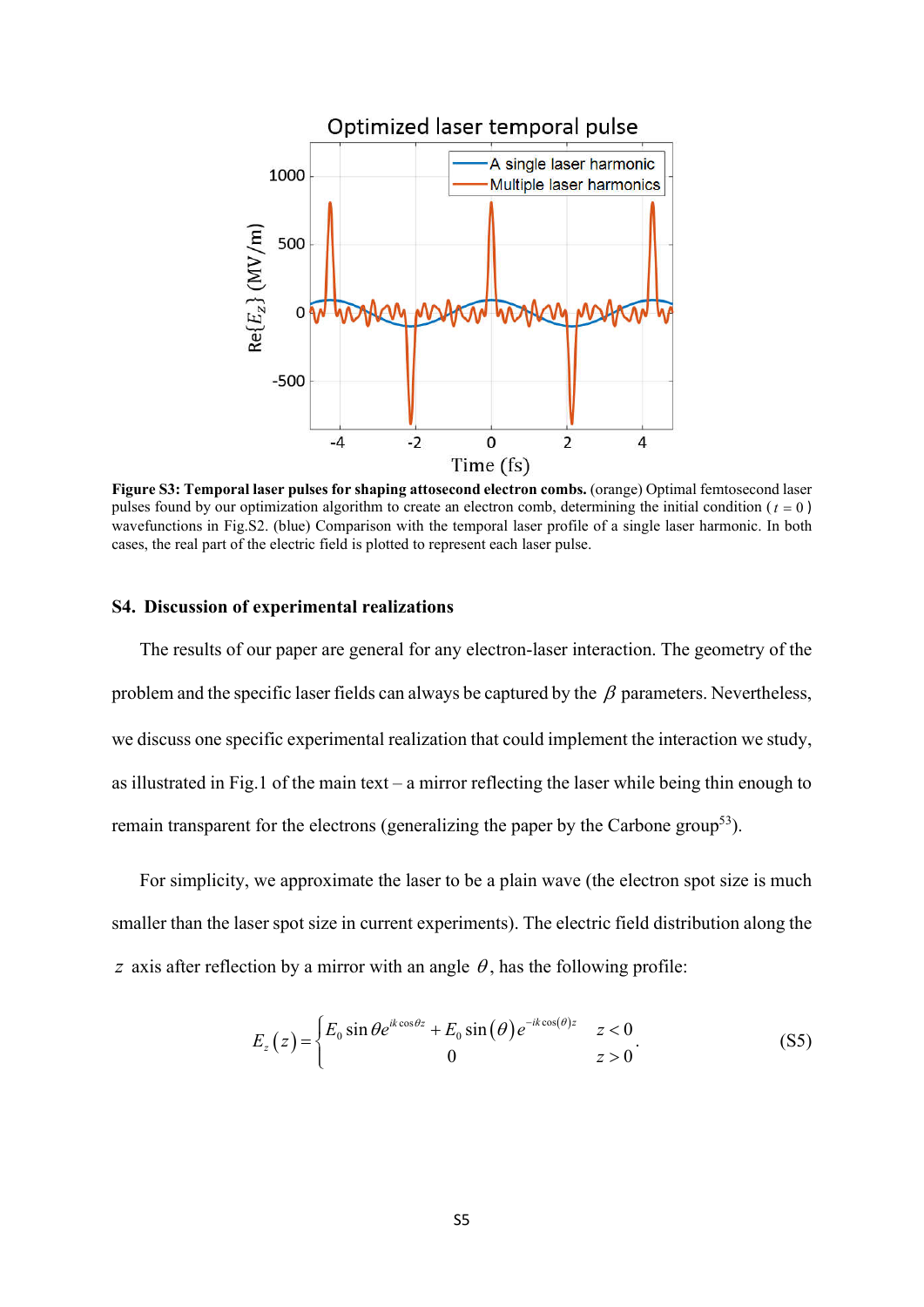Equation (S5) neglects the contribution from the part of the field that penetrates the mirror (which was shown to be a good approximation<sup>53</sup>). For each laser harmonic *jo*, we can calculate the PINEM field according to equation (3) of the main text, resulting in

$$
\beta_j(z) = \frac{ieE_0}{j\hbar\omega^2} \sin\theta \left[ \frac{e^{-ij\omega\left(\frac{1}{c}\cos\theta + \frac{1}{v}\right)z}}{\frac{1}{c}\cos\theta + \frac{1}{v}} - \frac{e^{ij\omega\left(\frac{1}{c}\cos\theta - \frac{1}{v}\right)z}}{\frac{1}{c}\cos\theta - \frac{1}{v}} \right].
$$
\n(S6)

One direct consequence of equation (S6) is that as the harmonic increases, the electric field become narrower in *z*, and also decays more quickly. Therefore, the PINEM field decreases for larger harmonics.

We can generalize the plane wave treatment to a Gaussian laser beam analysis, and here show the scaling of the field amplitude and spatial pulse width along the z axis, being

$$
E_z(\vec{r}) \propto \frac{1}{\sqrt{1 + \left(\frac{2c}{w_0^2 j\omega} z\right)^2}} \exp\left(-\frac{x^2 + y^2}{w_0^2 \left(1 + \left(\frac{2c}{w_0^2 j\omega} z\right)^2\right)}\right),\tag{S7}
$$

with  $w_0$  being a parameter that captures the laser parameters and incident angle.

In Fig.5 of the main text, we show the evolution of the electron energy spectrum along its propagation, along the interaction with the laser. Here we specify the realistic parameters that we used to show these results. As we presented in Fig.1 of the main text, we direct a laser beam at an angle  $\alpha$  onto a mirror in order to break the uniformity of space and create a component of the electric field in the direction of the electron. Typical angles that are common in current UEM experiments include (1) laser nearly parallel to the electrons (e.g.,  $\alpha \approx 5^{\circ 53}$ ), for which we obtain short interaction lengths and high powers; (2) another accessible interaction angle has the laser nearly perpendicular to the electron (e.g.,  $\alpha = 85^{\circ}$ ), which allows for long